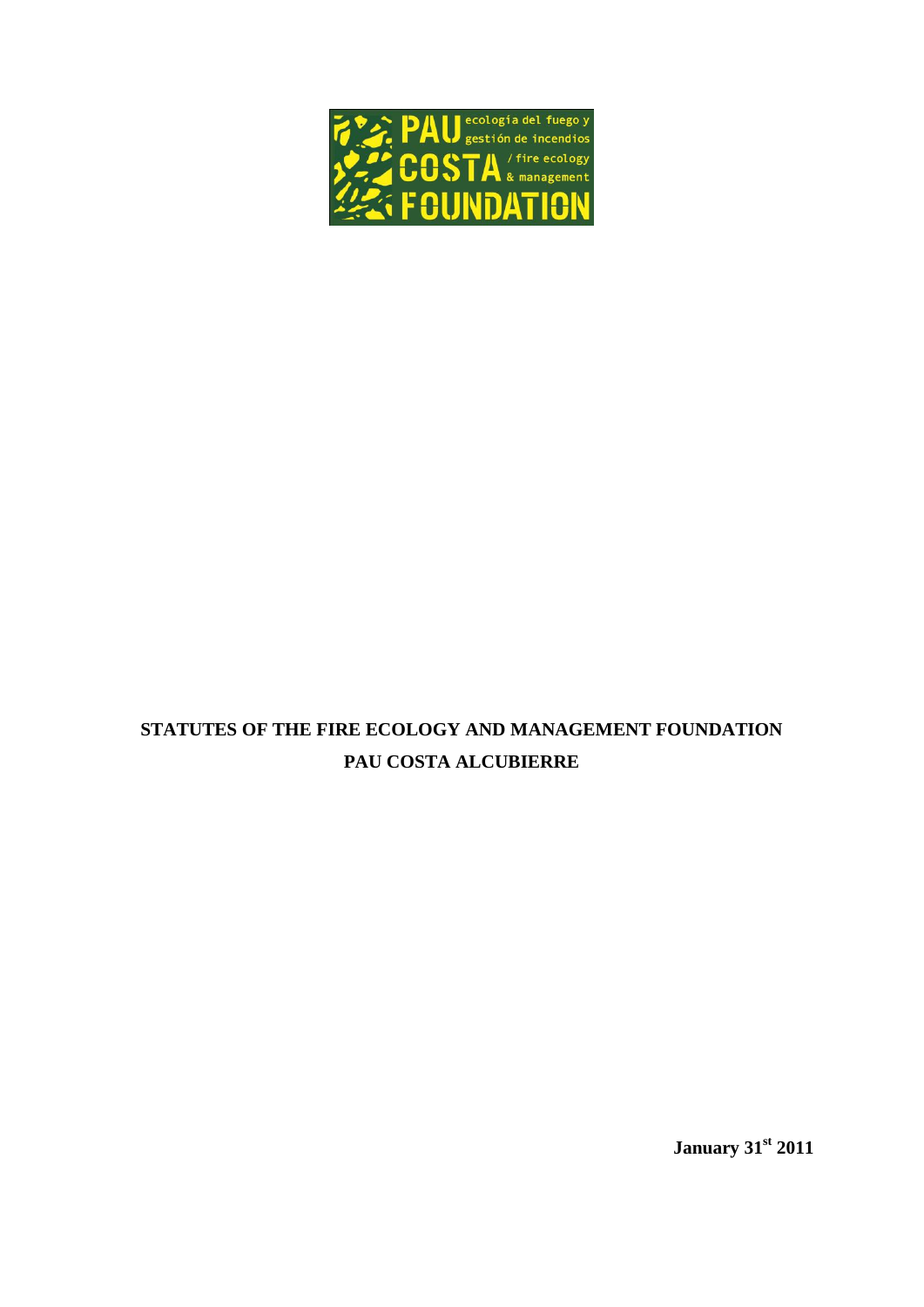## **STATUTES OF THE FIRE ECOLOGY AND MANAGEMENT FOUNDATION PAU COSTA ALCUBIERRE**

## **CHAPTER 1**

### **Name, nature, duration, address, scope of action and legal personality**

Article 1. Name, nature and duration

The Foundation is a non-profit organization which has the assets, yields obtained and resources permanently bound to the realization of the objectives of general interest under these statutes. The foundation is named **PAU COSTA ALCUBIERRE FIRE ECOLOGY AND MANAGEMENT FOUNDATION**.

The Foundation holds a permanent mission and is established for an indefinite period of time.

Article 2. Address

The address of the Foundation is located in the town of Tivissa, carrer Castell, number 11, baixos, post code 43746 in the province of Tarragona, and it could be moved to another place in Catalonia, which would entail the appropriate modification of the statutes.

Article 3. Scope of action

The Foundation carries out its functions mainly in Catalonia. However, it may act in the remaining territory of Spain and internationally.

Article 4. Legal System

The foundation has its own legal personality and enjoys full legal capacity to act granted by its founding charter delivered in public deed and its registration in the Register of Foundations of the Generalitat of Catalonia.

The Foundation is governed by the declarations contained in the founding charter, by the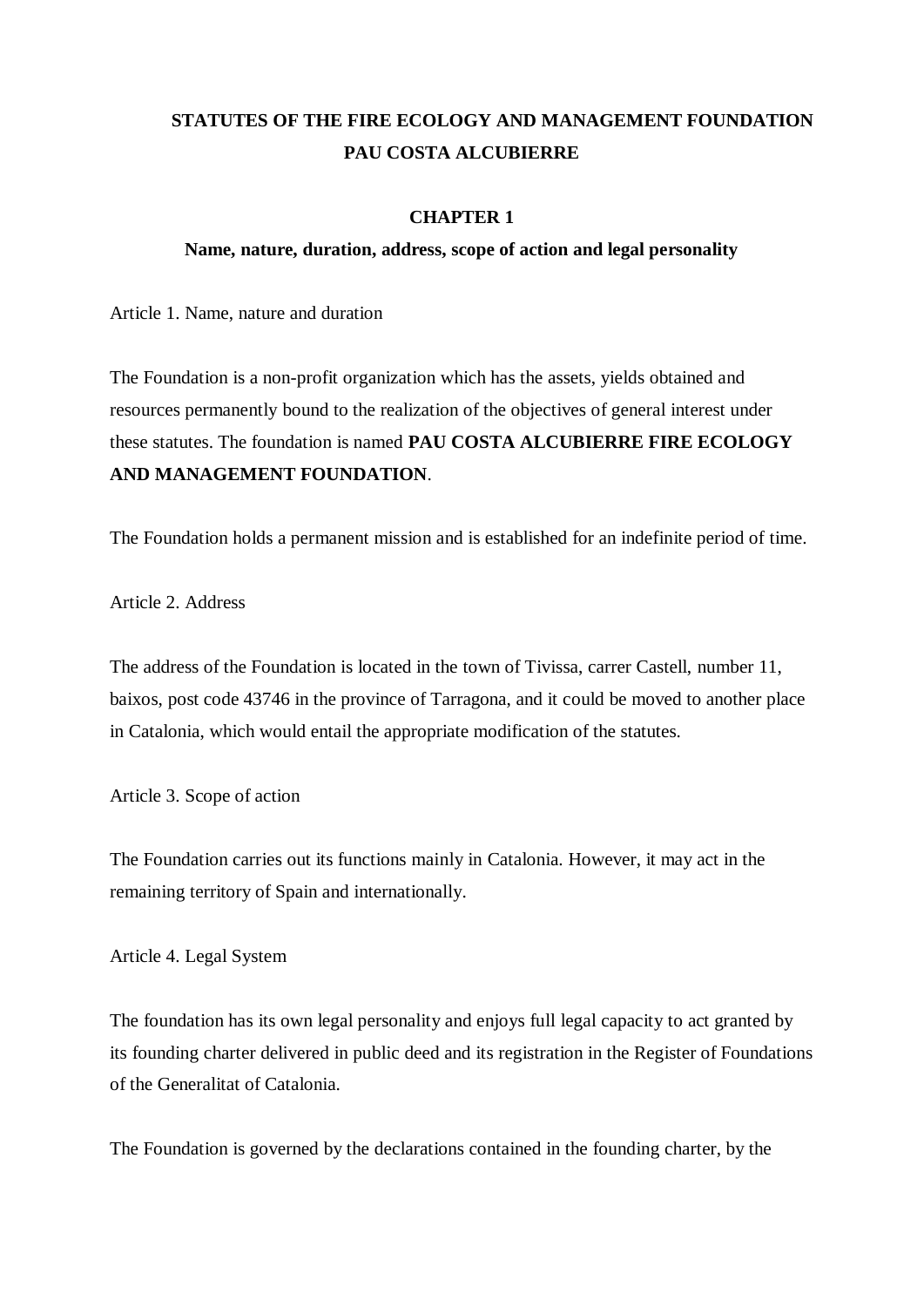applicable legal provisions, by these statutes, and by the decisions adopted by the Board of Trustees when putting those declarations into practice.

# **CHAPTER II**

## **Founding Principles**

Article 5. Founding Principles.

The Foundation is based upon the following principles, which should inspire the acts of all its members:

a) The acknowledgement and protection of biodiversity, and the other environmental and ecological functions present within the territorial matrix and the forest ecosystems. b) The respect and promotion of human activities which favour the maintenance and preservation of the values of the territorial matrix and the forest ecosystems. c) The respect for democratic values and the promotion of collaborative attitudes, active cooperation and solidarity among people, groups and institutions as the only way to achieve harmony between human activities and the permanence of the values of territory and landscape.

# **CHAPTER III Founding aims and activities**

Article 6. Founding aims

The Foundation has as main aims the study and development of the knowledge, techniques and tools for the education, planning, management and action in forest fires, the training of personnel in this field, the recruiting and diffusion of knowledge within the field of forest fire ecology and management, the study of the behaviour of forest fires and the causes which originate them.

Article 7. Activities

In order to achieve its founding aims, the Foundation carries out the activities that the Board of Trustees considers necessary directly or/and in collaboration with other agencies,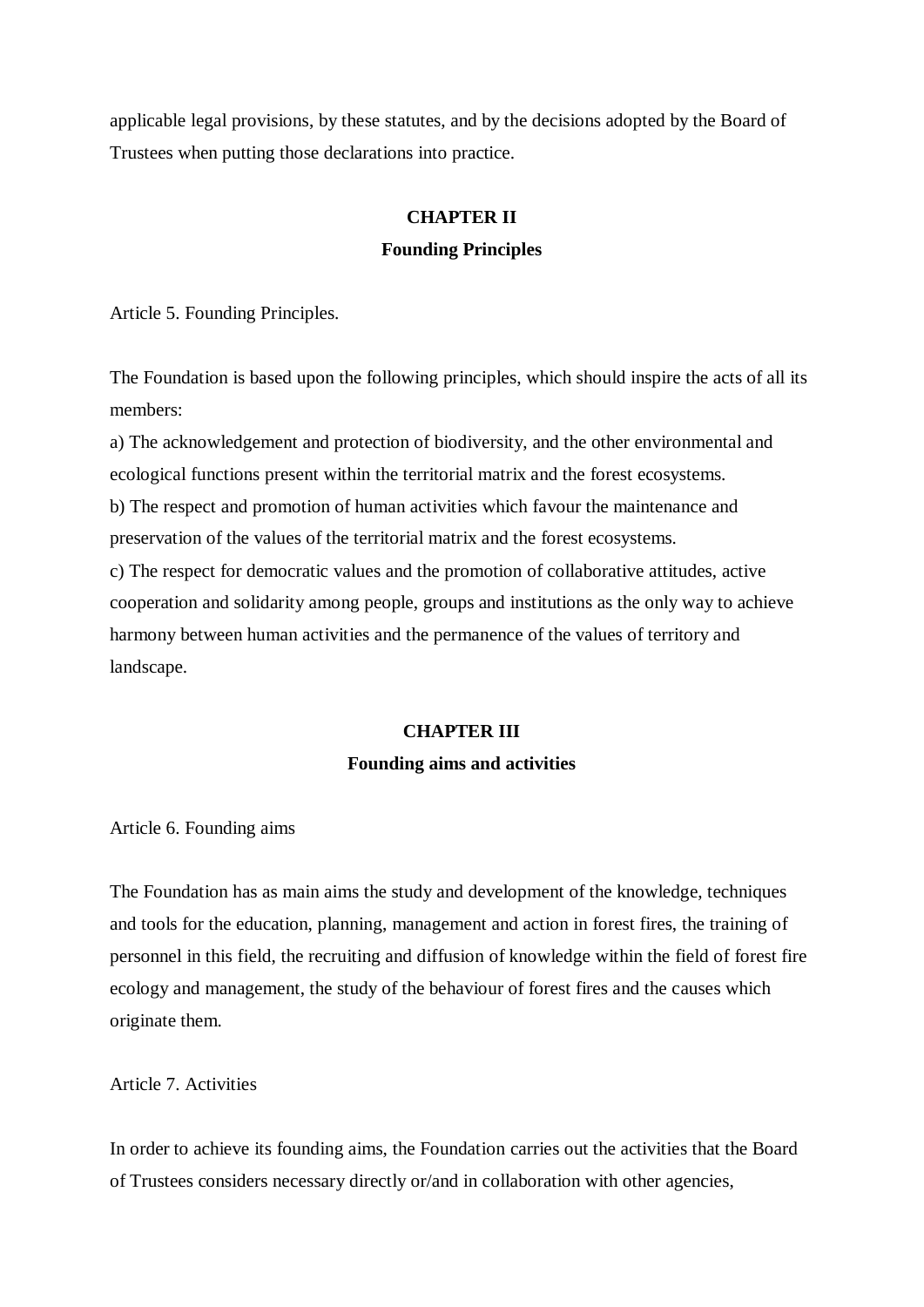institutions or people, in accordance with the regulations on foundations. Consequently in order to achieve its founding finality, the Foundation carries out the following activities by way of example and without limitation:

a) Diffusion and education in forest fire management.

b) Study, research and development in the field of fire ecology, that is to say, the study of the ecological processes and the knowledge of the capacity to respond to fire of the main plant species in our landscape, so as to study the consequences of forest fires at landscape scale, and consider the characteristics of fire regime (extension, frequency, severity) as fundamental elements to understand the capacity of regeneration of terrestrial ecosystems.

c) Study and development of techniques to manage and act in forest fires, in accordance with the objectives of land management.

d) Development of tools for acting in forest fires.

e) Promote and provide training in the field of forest fires.

f) Promote international exchanges in the field of forest fires.

g) Management and operative participation in forest fires at international level.

h) Planning and management of land in the forest field.

i) Analysis of forest fire behaviour and the causes that originate it.

j) Other activities related to forest and/or fire fields.

k) Any other acts which are defined and approved by the Board of Trustees, in accordance to these statutes and legal provisions, necessary to fulfil the different aspects of the general objectives of the founding aims.

l) Other activities of general interest which are carried out in order to comply with the founding aims, or which are accessory or complementary of those, and which the Foundation will carry out to obtain resources.

The Board of Trustees has full liberty to select from the above mentioned activities those which it considers most appropriate and adequate to the circumstances or, even, carry out others which also accomplish the essential aims and the will of the founders.

The activities which are connected with the founding aims must be carried out in accordance with the rules that regulate them specifically, obtaining, if necessary, the pertinent permits and licenses.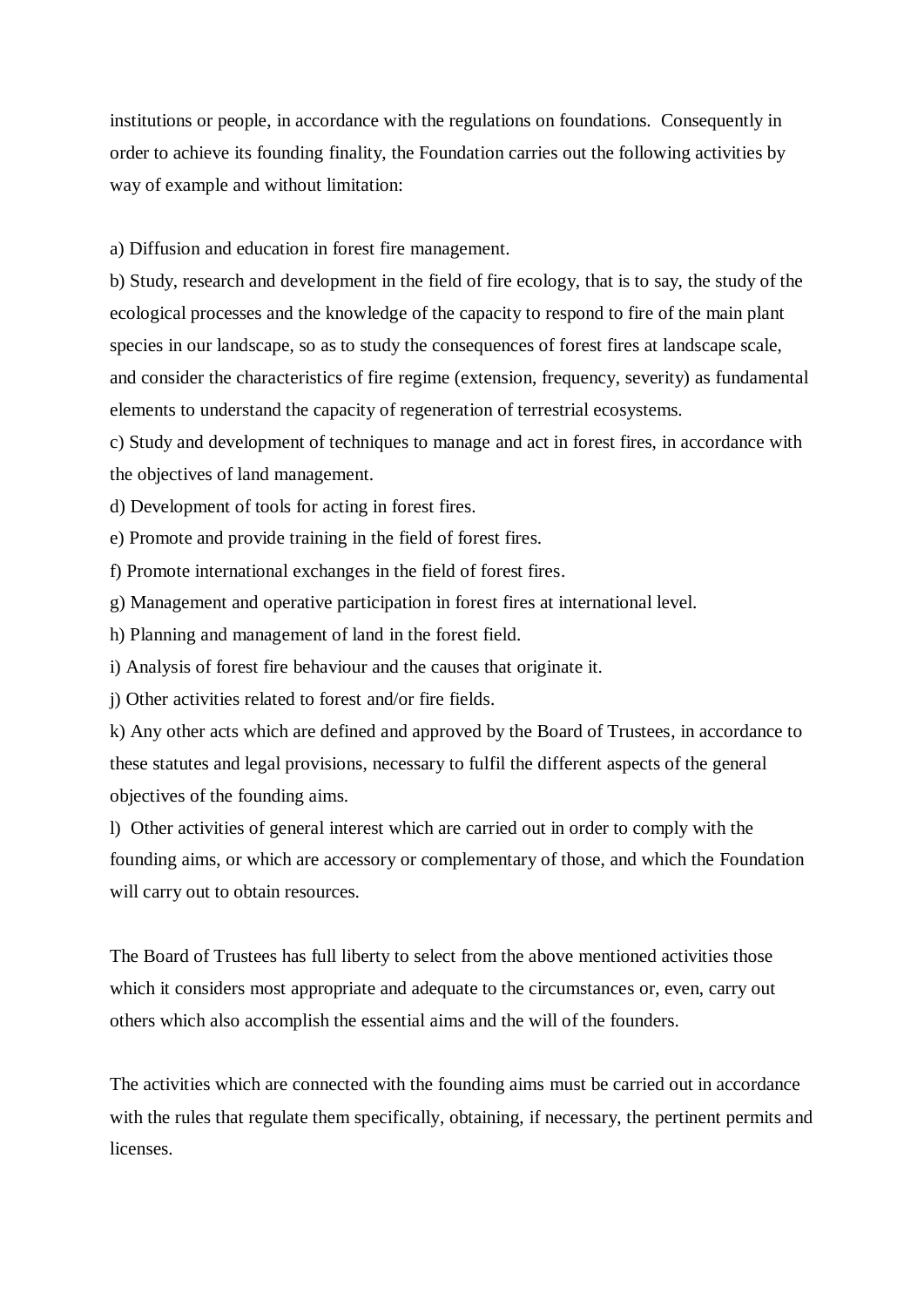Article 8. Basic rules for the allocation of resources to the aims

The revenues and other annual sources of income which may be obtained by the foundation must be assigned to the fulfilment of its founding aims within the limits established by applicable regulations.

The Foundation may carry out any type of economic activity, acts, contracts, operations and legal businesses, subject to the prevailing legislations.

Article 9. Basic rules for the allocations of beneficiaries.

The beneficiaries of the Foundation are the following general groups of people: All those natural or legal persons, public and/or private organizations connected with the forest world in general, and specifically with the world of forest fires.

The beneficiaries will be elected by the Board of Trustees according to principles of impartiality and non discrimination on the basis of sex, religion, race, social background, disability, in accordance with the following criteria:

a) Respect the finality, the objectives and principles of the Foundation. b) Comply with the objective specific requisites which the Board of Trustees may agree on additionally, in specific cases if applicable.

### **CHAPTER IV**

#### **Economic Regime**

Article 10. Assets of the Foundation and economic activities

The assets of the Foundation are subjected to the compliance with the founding aims. The assets are made up of:

a) the initial founding capital provided by the founders which is stated in the founding aims; b) all the property and rights of economic nature, which the Foundation receives and accepts with the aim of increasing the founding capital, and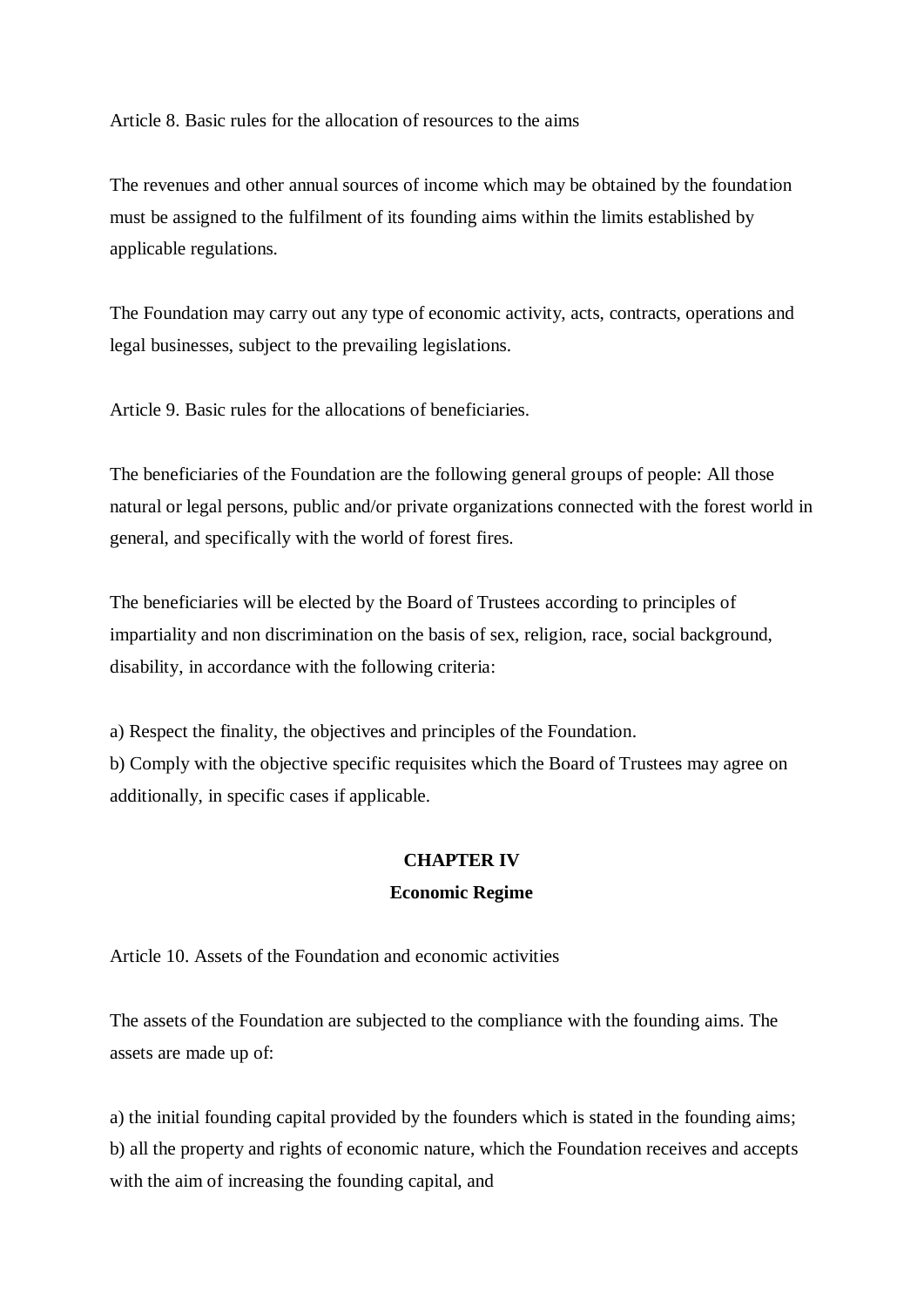c) by all the yields, profits, income and products, and other assets acquired by the Foundation for any name or concept, incorporated to the Foundation.

Article 11. Disposal and obligation to reinvest

11.1 The transfer, encumbrance or any other act of disposal of the assets and rights has to be done on a payment basis, and respecting the conditions of the founders or of the donors of such assets. In any case, the profits obtained have to be reinvested in the acquisition of other assets and rights which are subrogated instead of the ones transferred, or in the improvement of the assets of the Foundation.

11.2 The necessity or convenience of the operations of disposal or direct or indirect transfer has to be justified and duly verified. The Board of Trustees must have all the appropriate information to take a decision responsibly before carrying out any act of disposal.

11.3 The Board of Trustees has to communicate to the Protectorate the acts of disposal or transfer mentioned in section 1 of this article within thirty working days from the day in which they were done.

11.4 The following acts of disposal, transfer and administration are subject to the prior approval of the Board of Trustees:

a) if the assets or rights which are to be disposed have been purchased with funds from public subsidies,

b) if the donor has specifically requested it,

c) if it is required by a provision in the statutes,

d) if the benefit from the operation is not totally reinvested in the assets of the foundation.

11.5 The Board of Trustees may, whenever it is necessary and in compliance with the economic situation and applicable legislation, introduce the modifications that it deems convenient regarding the investments of the assets of the Foundation.

11.6 In order to carry out acts of disposal of assets and rights which make up the Foundation assets, and in order to accept inheritances, legacies or other assets and rights which may become part of the capital of the foundation, the Board of Trustees must agree on it by a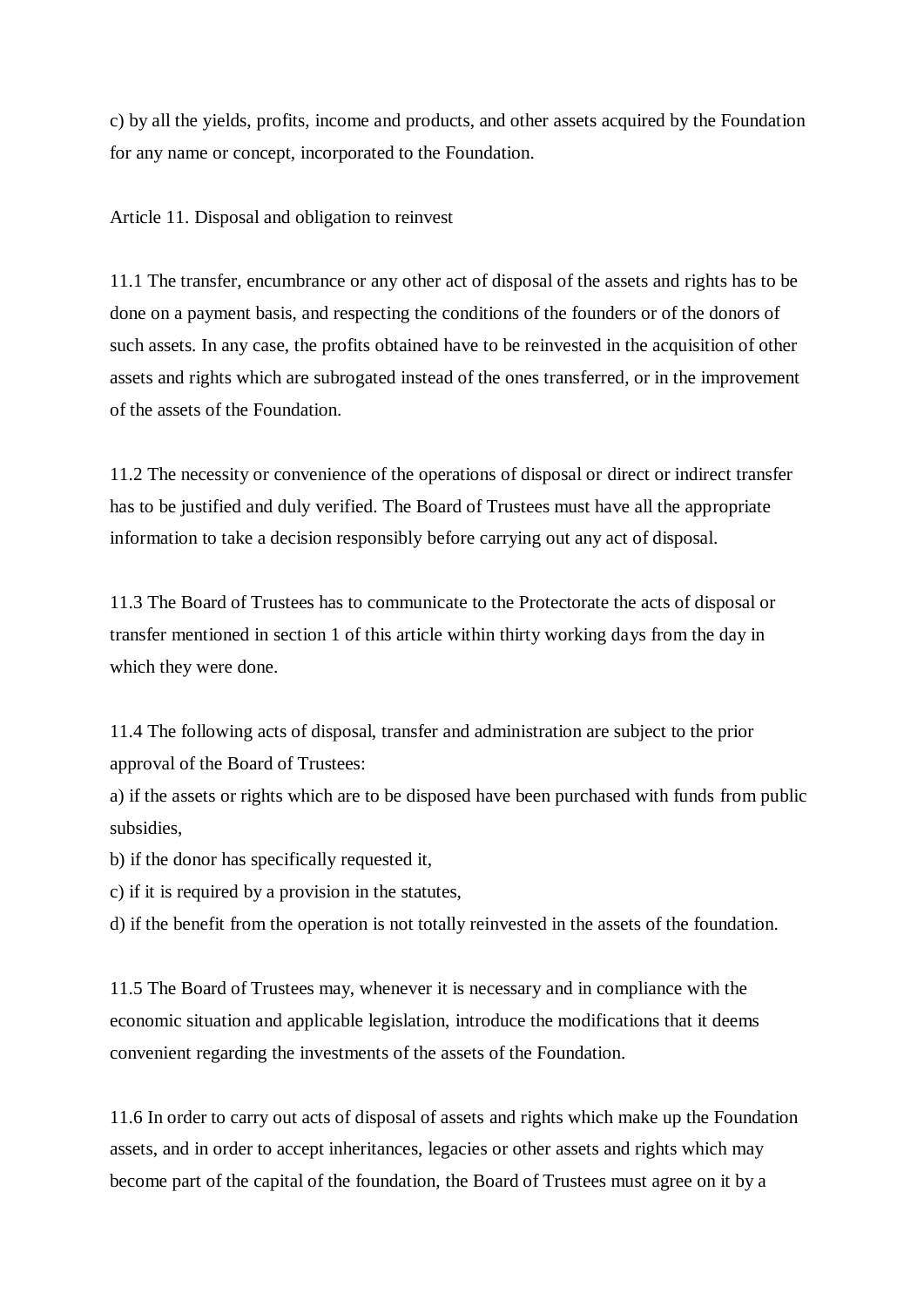majority of two thirds, and in compliance with the legal provisions. The Board of Trustees will have to accept inheritances and legacies under the benefit of inventory, besides those instances in which the assets of the inheritances or legacies were higher than the liabilities.

Article 12. Financial and documentary regime

12.1 The Foundation must keep up a daily book, and inventory and annual accounts book.

12.2 The Board of Trustees of the Foundation must do an inventory and formulate annual accounts simultaneously on the date of the closing day of the fiscal year, in accordance with the generally accepted accounting principles and the applicable legal provisions.

The fiscal year must be closed on December 31.

12.4 The annual accounts as a whole are made up of:

- a) the balance sheet
- b) the results account
- c) statement of changes in equity
- d) statement of cash flow

e) the memory, in which the information stated in the balance sheet and the results account must be completed, expanded and commented, and which enumerates the activities carried out in compliance with the founding aim; the memory also specifies who are the beneficiaries and which services they have received, and the resources from other fiscal years which are still pending allocation, if there should be any, and the societies in which it participates with a majority, with a reference to the percentage of participation.

12.4 The Board of Trustees has to approve the annual accounts within six months of the closure of the fiscal year, and must submit them to the Protectorate of the Generalitat of Catalonia within 30 days of their approval for its filing.

12.5 The Board of Trustees has to approve and present an annual report in relation to the temporary financial investments which conducts in the securities market, where it states the degree of compliance with the code of conduct which non-profit organizations have to follow in accordance with applicable law or as disposed by the ruling authority.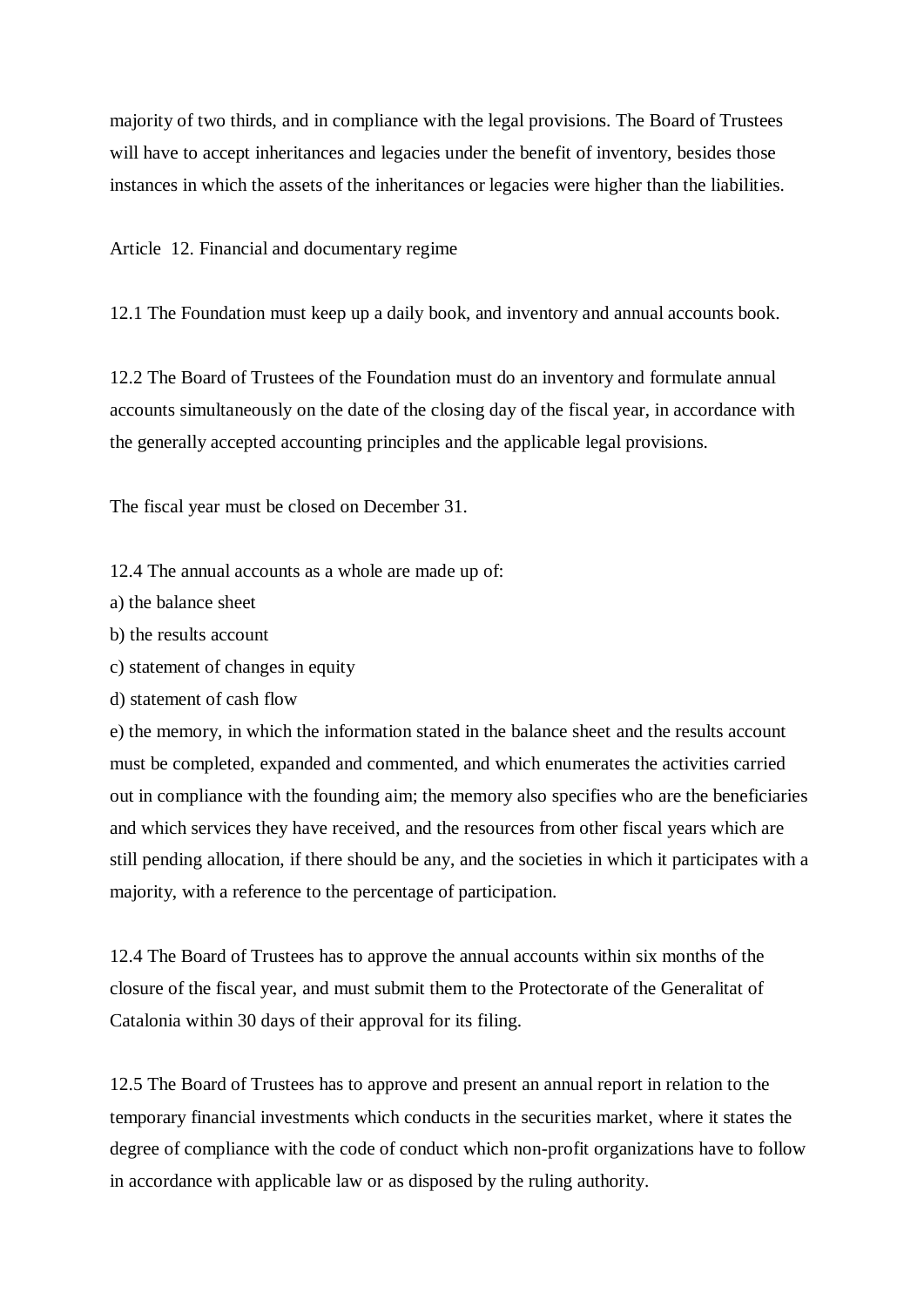12.6 The annual accounts are subject to an external audit when required by the legally prescribed circumstances.

Were these legally prescribed circumstances not applicable for the annual accounts to be audited, and if a third of the members of the Board of Trustees asks for an audit for justified reasons, because it considers that it exists an exceptional circumstance in the management of the Foundation which so advises it, a meeting of the Board of Trustees shall be called within 90 days from day it is demanded, so that it can be agreed reasonably whether or not to carry out the petitioned account audit. If such meeting is not called within the established period, or if once held for such purpose, it is agreed not to conduct an audit, the interested Trustees may address their petition to the Protectorate, as established by the article 332.8.4 of the Law 4/2008 of 24 April, of the Third book of the Civil Code of Catalonia which regards legal persons.

Article 13. Annual Resources

The economic resources of the Foundation are made up:

a) the income and yields of its own assets,

b) the net amounts it may perceive as result of the activities established in the founding aims, c) the subsidies and other liberalities which it receives for such aims and which don't have to be incorporated to the initial capital.

Article 14. Compulsory application.

The Foundation must allocate at least seventy per cent of the income and other annual net incomes obtained to the fulfilment of its founding aims. The remaining part should be allocated to a deferred fulfilment of its aims or to the increase of its own funds. The Board of Trustees shall approve the allocation of its income.

If the Foundation should receive property and rights without a specified allocation, the Board of Trustees shall decide whether it incorporates them or they are applied directly to the fulfilment of the funding aims.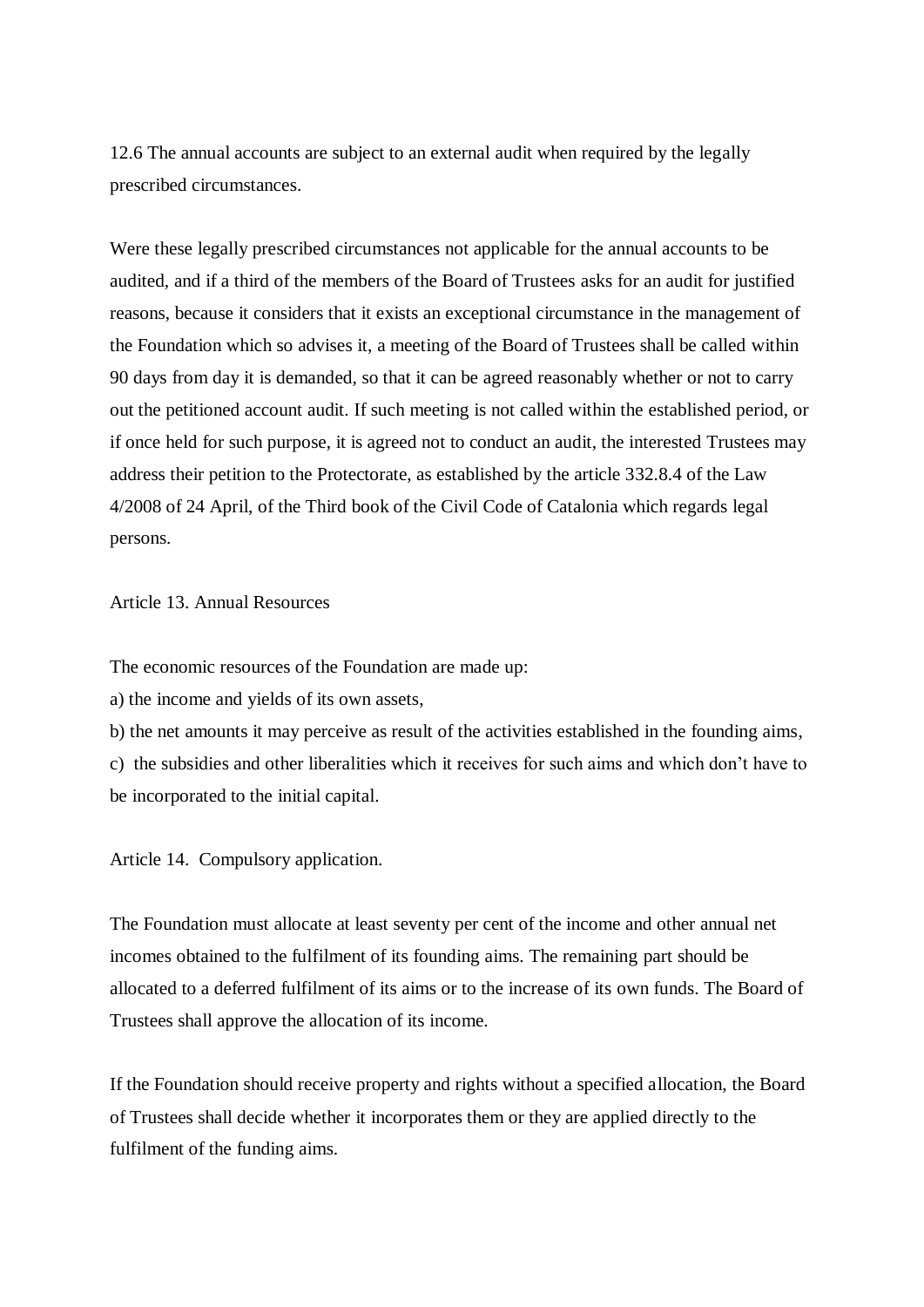The allocation of at least seventy per cent of income to the fulfilment of the founding aims must be conducted within four fiscal years counting from the fiscal year following its inclusion in the accounting records.

Article 15. Administrative expenses

The expenses which derive from the functioning of the Board of Trustees and its delegate organs, without including for this matter the cost of management functions, should not be higher than 15% of the net income obtained during the fiscal year.

Article 16. Participation in societies

The Foundation can set up companies and participate in them without requiring prior authorization, provided it does not entail the assumption of personal liability for company debts.

The Foundation must communicate to the Protectorate within 30 days the acquisition or holding of shares or social shares which confer, directly or indirectly, the control of societies which limit the responsibility of the shareholders.

## **CHAPTER V**

## **Organization and governance**

The Board of Trustees is the body that governs and administers the Foundation, it represents and manages it. It assumes all the powers and functions which are necessary for the fulfilment of the founding aims.

Article 18. Composition of the Board of Trustees and requisites to be a member

The Board of Trustees is a collegiate body formed by natural or legal persons, the number of which may not be less than five nor more than 20.

Any individual in full possession of their civil rights and who is not disqualified or disabled from exercising public functions or holding public office or administering property, and who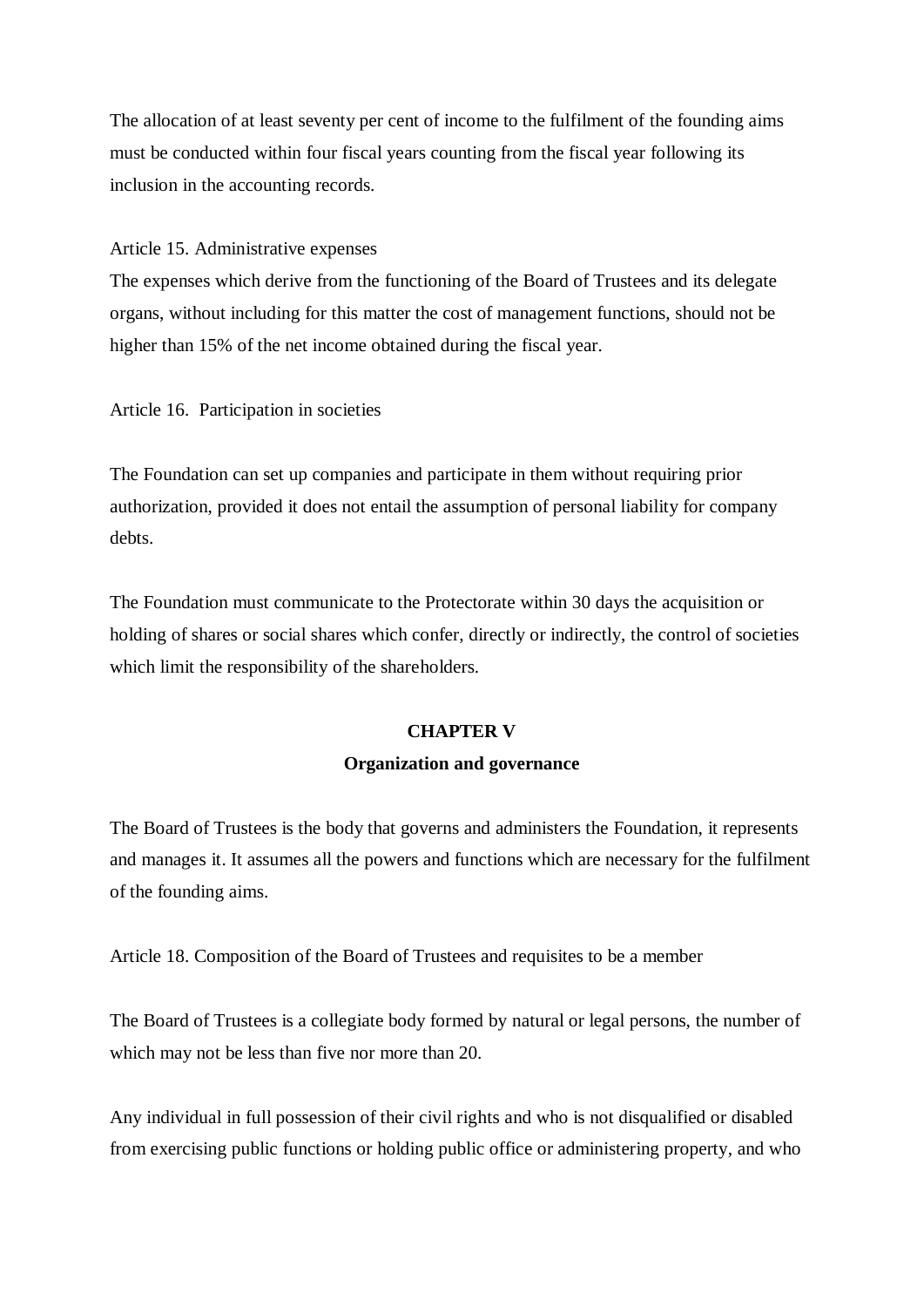has not been sentenced for offences against patrimony or against socioeconomic order, may be a member of the Board of Trustees.

Legal persons must be represented in the Board of Trustees, in a stable way, by the person who has been appointed for that function in accordance with the prevailing rules, or by the person appointed by the corresponding competent body.

Article 19. Proposal, renewal, appointment of Trustees and their duties

The first Board of Trustees is appointed in the Articles of Incorporation of the Foundation. The appointment of new trustees and the cover of any vacancies must be approved by the Board of Trustees by the majority specified in article 27. The trustees will perform their duties for a period of six years, and they can be re-elected indefinitely for the same period.

The trustees who, for any reason, resign from their appointment before the end of the period for which they were appointed, may be substituted at the proposal of the Board of Trustees. The person who substitutes the trustee will be appointed for the period which remains for the termination of the period of the substituted trustee, but he may be re-elected for the same period established for the other trustees.

The members of the Board of Trustees hold their position after having expressly accepted their appointment in the manner and to the effect stipulated by law.

The members of the Board of Trustees are to carry out their duties with the due diligence of a good administrator and loyal representative, acting in the interest of the Foundation and respecting the aims and principles of the Foundation. They are also to safeguard any data and information that they may have had access in their carrying out of their responsibilities, even when they have been relieved of said responsibilities.

### Article 20. Gratis

The trustees are to exercise their responsibilities gratis without prejudice to the right to be reimbursed for any duly justified expenses incurred in the carrying out of the functions corresponding to the post.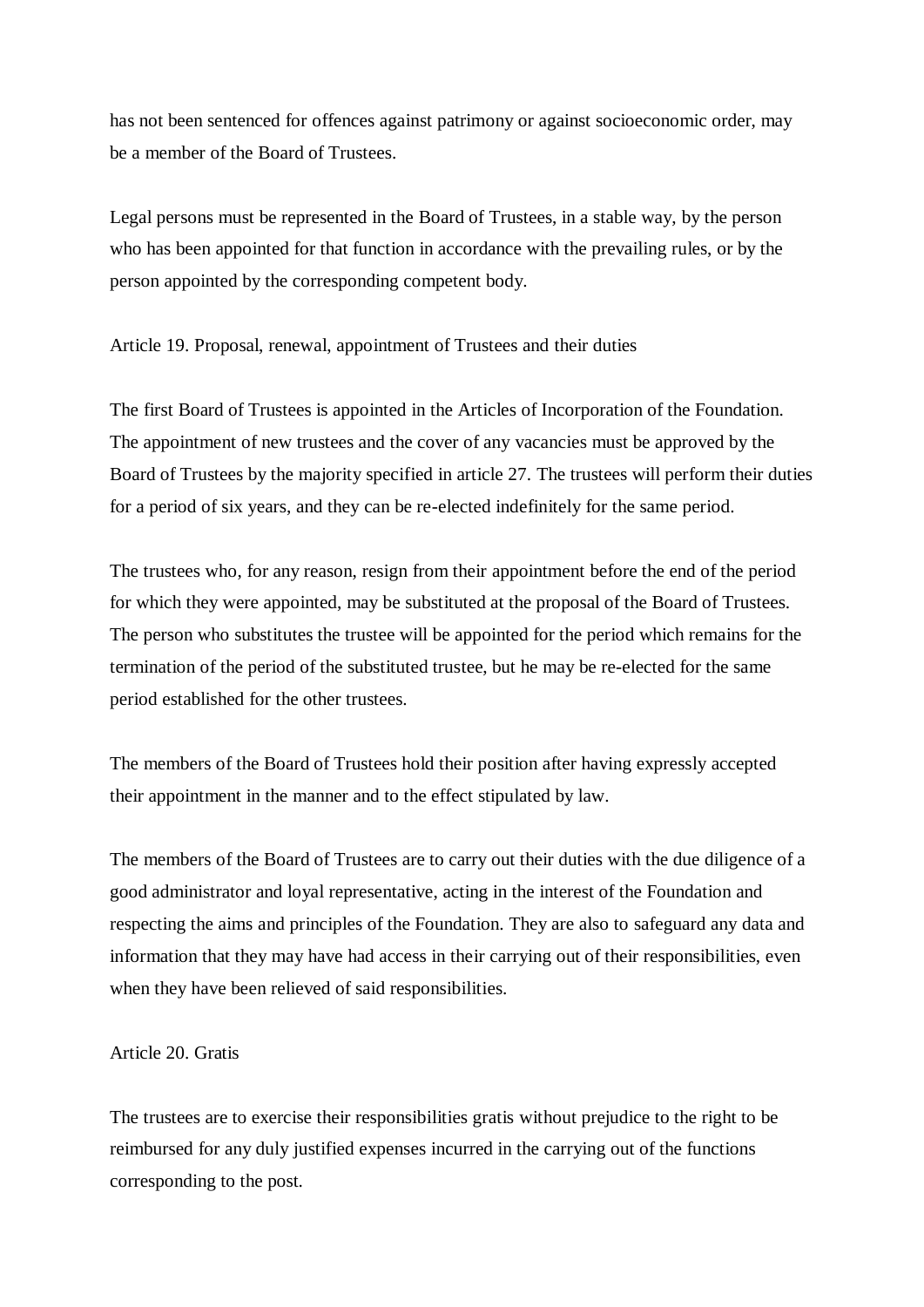#### Article 21. Competences and delegation of functions

The Board of Trustees shall have all the discretionary powers attributed to the said Board in these statutes, and in general those which are needed in order to fulfil the founding aims, with no other exception that those established by law and in these statutes.

#### The Board of Trustees has the power to:

a) Appoint new trustees if the number of members should be increased, and cover the vacancies that may occur for any reason, within the established limit in article 18, and in accordance with the requirements established in these statutes and the applicable legal provisions.

b) Remove trustees.

c) Create organs of management and direction, appoint the people who have to hold these posts and grant them the corresponding powers, always within the limits established by the applicable laws.

d) Agree on the legal transactions and acts in relation to the representation and governance of the Foundation, administering the properties and rights which make up the Foundation's patrimony, goods and products and the exercise of its rights and actions, within the established statutory limits.

e) Approve the budget settlement, balance sheet, results account, the statement of change in equity, the statement of cash flow and the annual memory of activities.

f) Interpret these statutes and establish the appropriate complementary rules in accordance with the applicable law, and solve any legal incidents which may occur.

g) Approve the modification of the statutes or the merger, spin-off or dissolution of the Foundation; all these acts cannot be done without the approval of the Protectorate.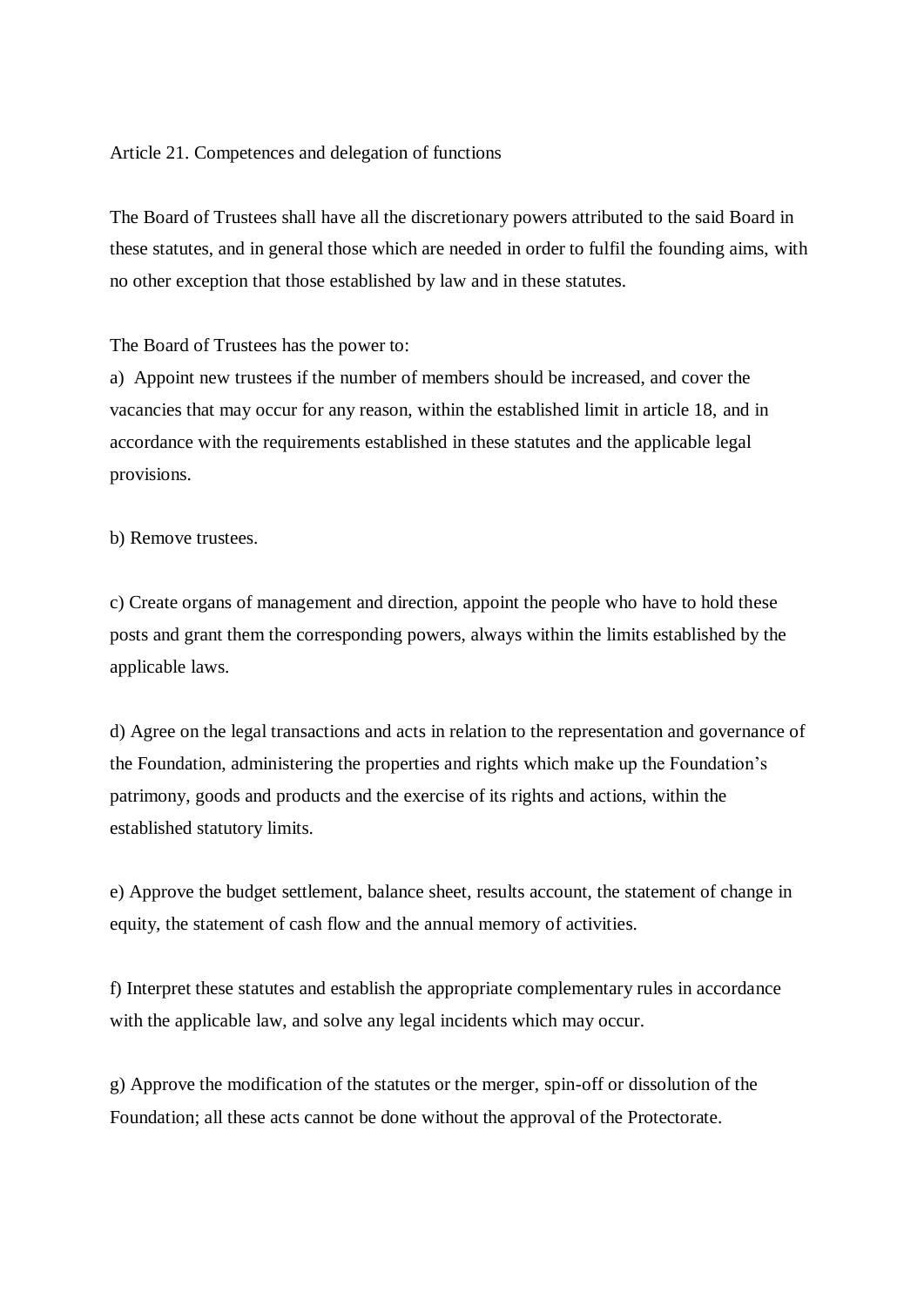h) Take the necessary measures to develop the activities of the Foundation, by means of approving action programmes and budgets, ordinary and extraordinary.

i) Safeguard the correct fulfilment of the objectives and funding aims, and approve the rules which are necessary to carry them out.

j) Grant general or special powers to one or more people, with the faculties which are deemed convenient in every case, in accordance with the prevailing rules and limitations established within the applicable laws.

k) In general, carry out all the actions, participate in legal transactions and sign any contract which is convenient for a better administration and disposal of the goods and properties of the Foundation, and to exercise the rights, the actions and faculties which are necessary to carry out and fulfil the founding aims appropriately, within the limits established by the applicable laws.

The Board of Trustees can delegate its functions in accordance with these statutes and the applicable legislation, but has to determine the functions, the powers it delegates and the period of time for which they can be delegated.

In any case, the Board of Trustees is exclusively responsible for the following activities:

- a) Modifying the statutes.
- b) The merger, spin-off or dissolution of the Foundation.
- c) The elaboration and approval of the budget and the documents that make the annual accounts.
- d) The acts of disposal of properties which, on their own or collectively, have a value higher than twenty per cent of the Foundation's fixed assets, except for the disposal of securities for a price at least equal to the securities market price. However, it can grant power of attorney can be granted to do so, on the conditions approved by the Board of Trustees.
- e) The constitution or endowment of another legal person.
- f) The merger, spin-off or assignment of all or part of the fixed assets and liabilities.
- g) The dissolution of societies or other legal entities.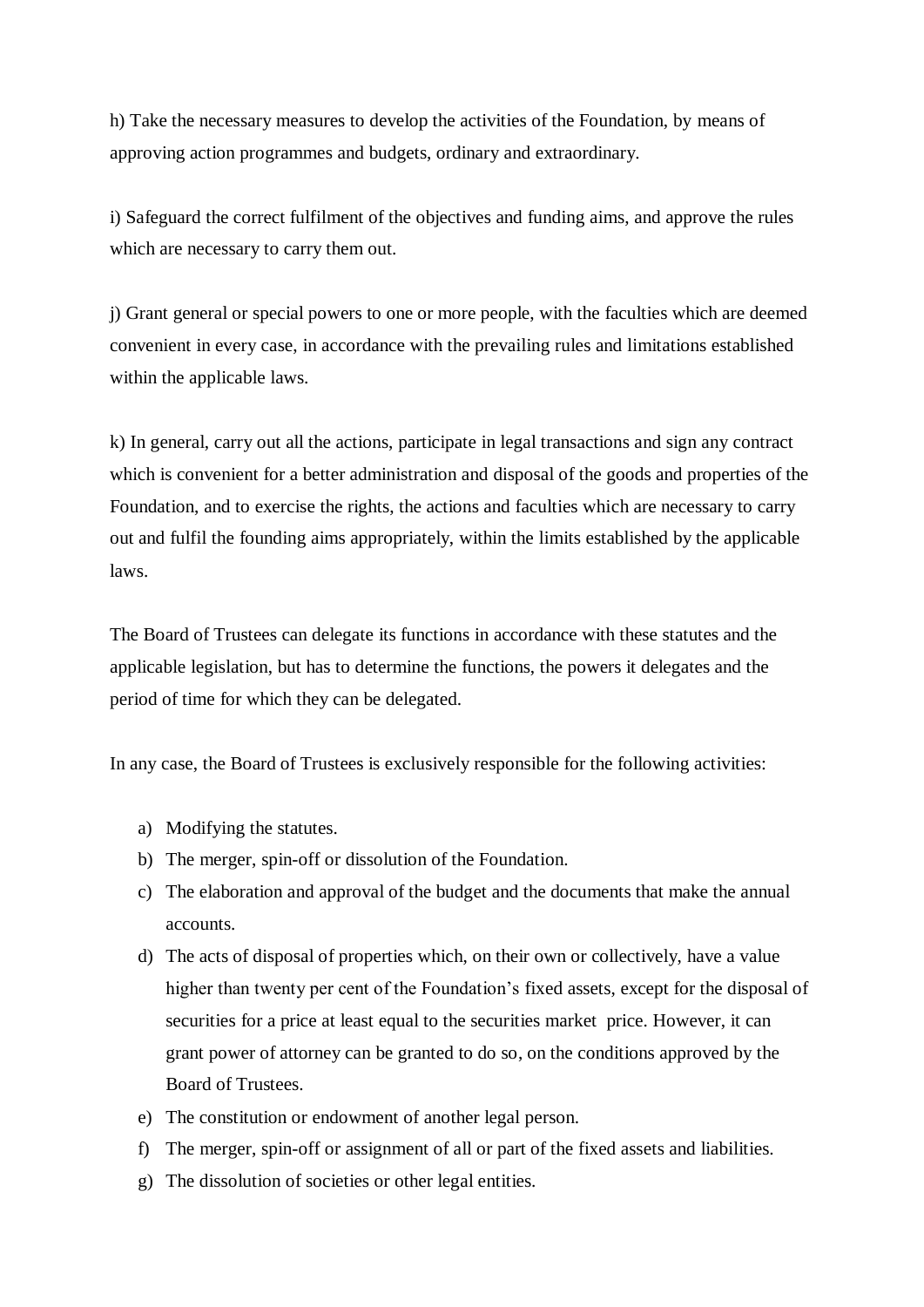h) Whatever requires the authorization and approval of the Protectorate.

What is stated in this article has to be understood without prejudice to the required authorizations of the Protectorate, or the communications which need to be done in accordance with the applicable law.

Article 22. Calling of meetings

22.1. The Board of Trustees is to hold an ordinary meeting at least once a year, and compulsorily, during the first six months of the year in order to approve the budget of the previous fiscal year.

There will be extraordinary meetings on the initiative of the Chair, as many times as the Chair deems necessary for the appropriate functioning of the Foundation. Meetings are also to be held when required by a fourth of the members of the Board of Trustees, in which case the meeting will be held within thirty days of the petition.

22. 2 The Board of Trustees can meet exceptionally by means of videoconference, multiconference or any other system which does not require the physical presence of the trustees. In such cases, it must be guaranteed that the trustees who attend the meeting are identified properly, that the communication is not interrupted, that the trustees can participate in the discussions and that they can vote. The venue of the meeting will be the place where the Chair is. In virtual meetings, trustees who participate in the multiconference or videoconference will be considered as attendees.

22.3 The Chair will call the meeting and provide an agenda which states all the points to be dealt with in the meeting; no agreement can be made on issues which are not part of the agenda.

22.4 The meeting must be called with at least five-day prior notice of the date of the meeting, by any means that guarantee the reception of such notice by the interested parties.

22.5 In an ordinary meeting: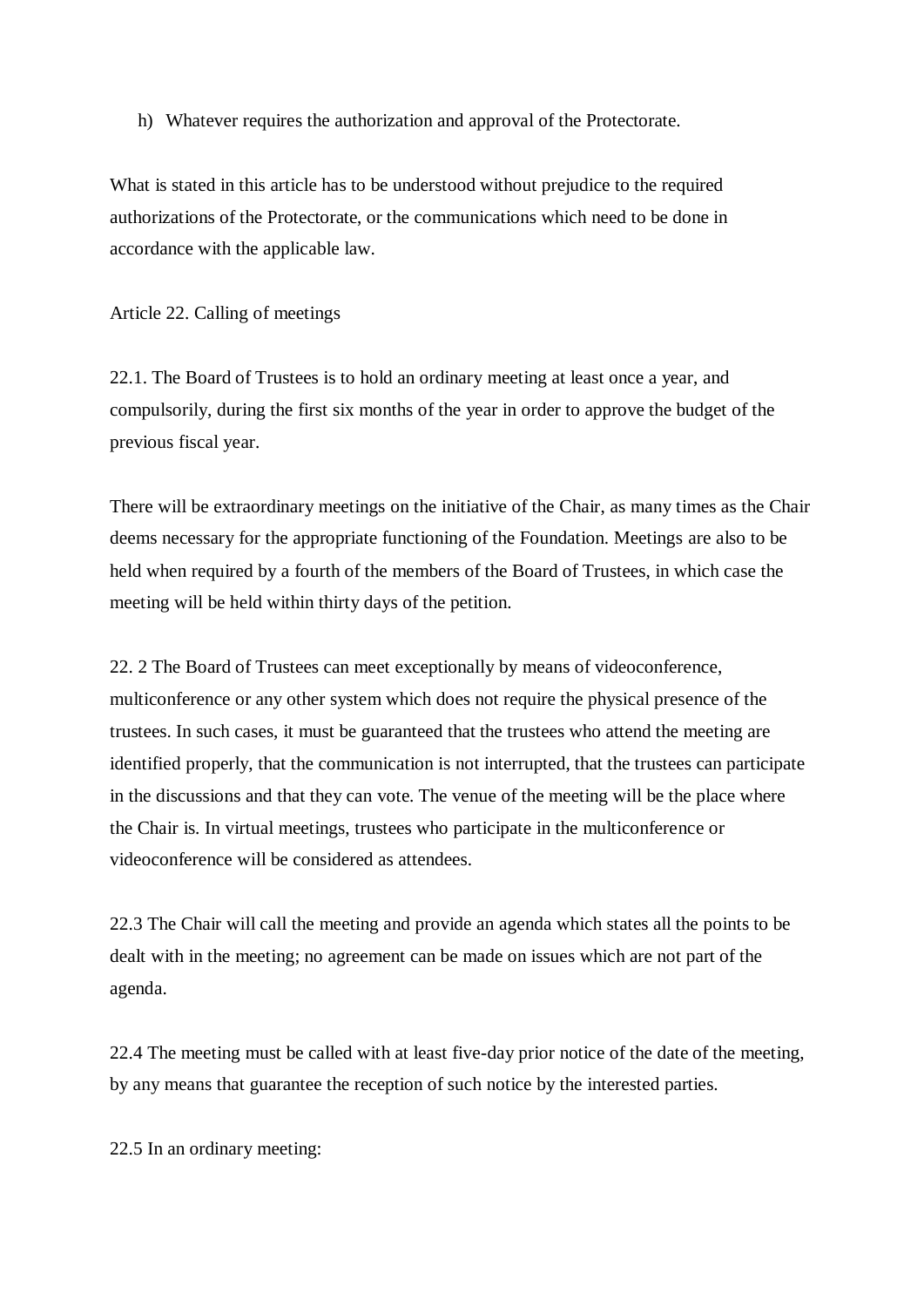a) the balance inventory and the annual accounts, integrated by the balance sheet, the results account, the statement of changes in equity, the statement of cash flow and the annual memory which the Chair or the designated person has to present, will be examined, and if appropriate approved.

b) it will be determined the activities which are to be carried out during the following fiscal year

c) other issues in the agenda will be solved.

22.6 Only the issues included in the agenda can be discussed in extraordinary meetings, and thus only agreements on those issues may be reached.

Article 23. Position

The Board of Trustees will designate a chair, a vice-president and a secretary from among its members. The trustees who do not hold any of these positions will have the condition of members of the Board*.* 

Article 24. The Chair

The Chair, and in his/her absence the vice-president, have the following functions:

a) represent the Foundation institutionally

b) order the call to meetings, set the agenda and preside at, cancel or adjourn the meeting c) Submit to the Board of Trustees in the ordinary meeting the documents which constitute the annual accounts, the inventory balance, the explicative memory of activities carried out during the previous fiscal year, and the budget for the current year.

d) Resolving drawn votes by means of his or her casting vote.

e) Any other discretionary powers attributed to him or her by these statutes and those granted to him or her by the Board of Trustees, in accordance with the applicable law.

Article 25. The secretary

The secretary calls to meetings the Board of Trustees on behalf or the Chair, draws up the minutes, keeps the minutes book, and issues the certificates with the approval of the chair or on his or her behalf, and in his/her absence, of the vice-president.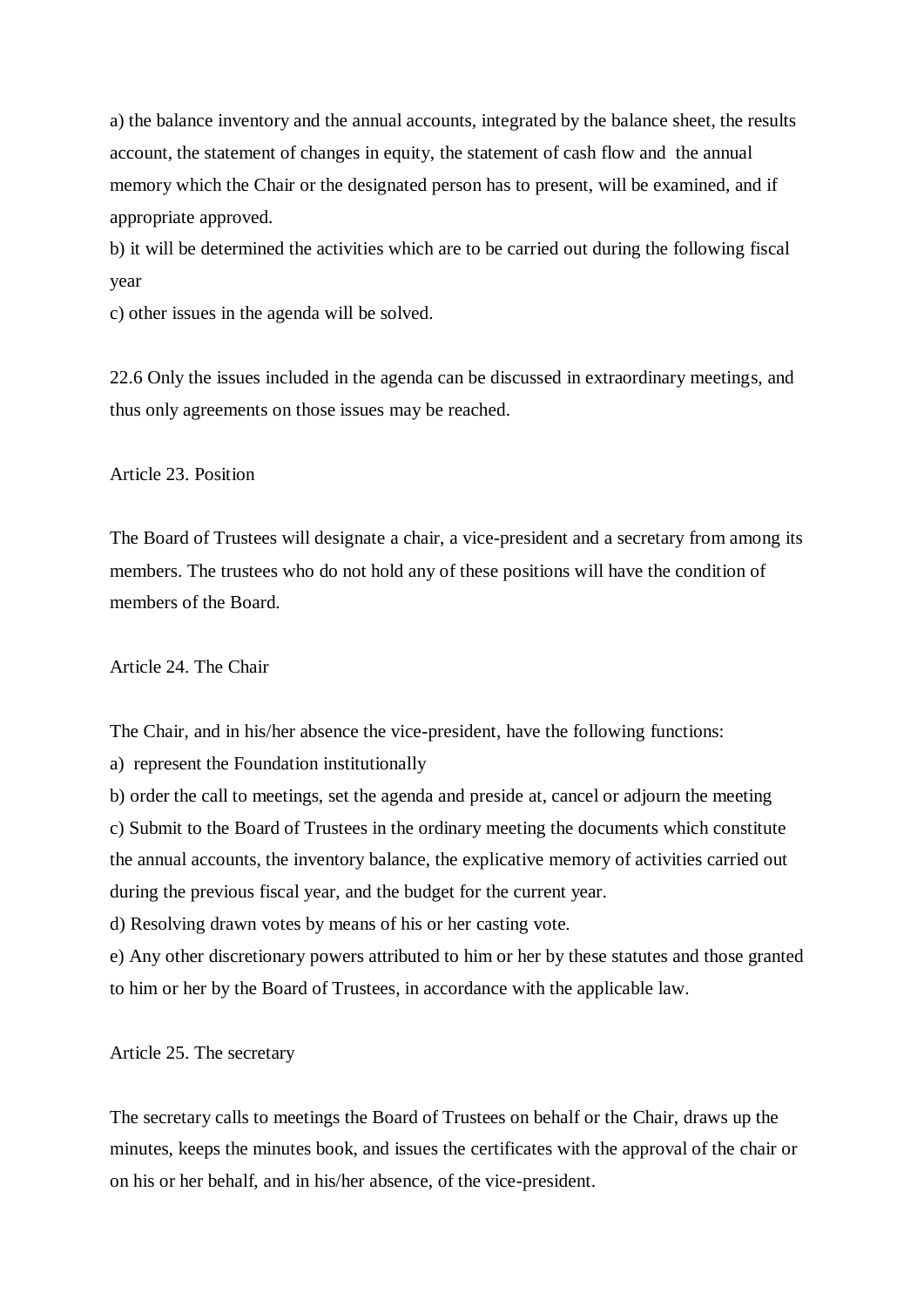It also has any other function inherent to the post or entrusted to him or her in these statutes.

Article 26. Deliberation and decision proceedings

The Board of Trustees shall be duly constituted when half plus one members of the Board attend the meeting on first call, either in person or via their legal representatives. On second call, at least a fourth of the members should attend, including necessarily the Chair and/or the vice-president.

The members of the Board of Trustees may be represented in the meetings by other members of the board, having to confer said representation in writing addressed to the Chair. If a member is such because he holds a position in an institution, he may be represented by the person designed to do so in accordance with the rules of such institution.

Each trustee has one vote and decisions are to be adopted by majority vote of those attending the meeting, whether in person or via their representatives, the Chair having the casting vote on the event of a tie.

If the Director of the Foundation is not a trustee, he may attend the meetings with the right to speak but not to vote. If he, in compliance with the law, is also a trustee, he has the right to speak and vote.

Those persons whose presence is deemed appropriate by the Board of Trustees may attend the meeting, with the right to speak but not to vote.

Article 27. Qualified majority

A favourable vote of at least 2/3 of the members of the Board of Trustees is needed to reach an agreement on the following:

- a) Appointment of Trustees in accordance with article 18 of these Statutes.
- b) Modification of the Statutes.
- c) Spin-off, merger or dissolution of the Foundation.

Article 28. Minutes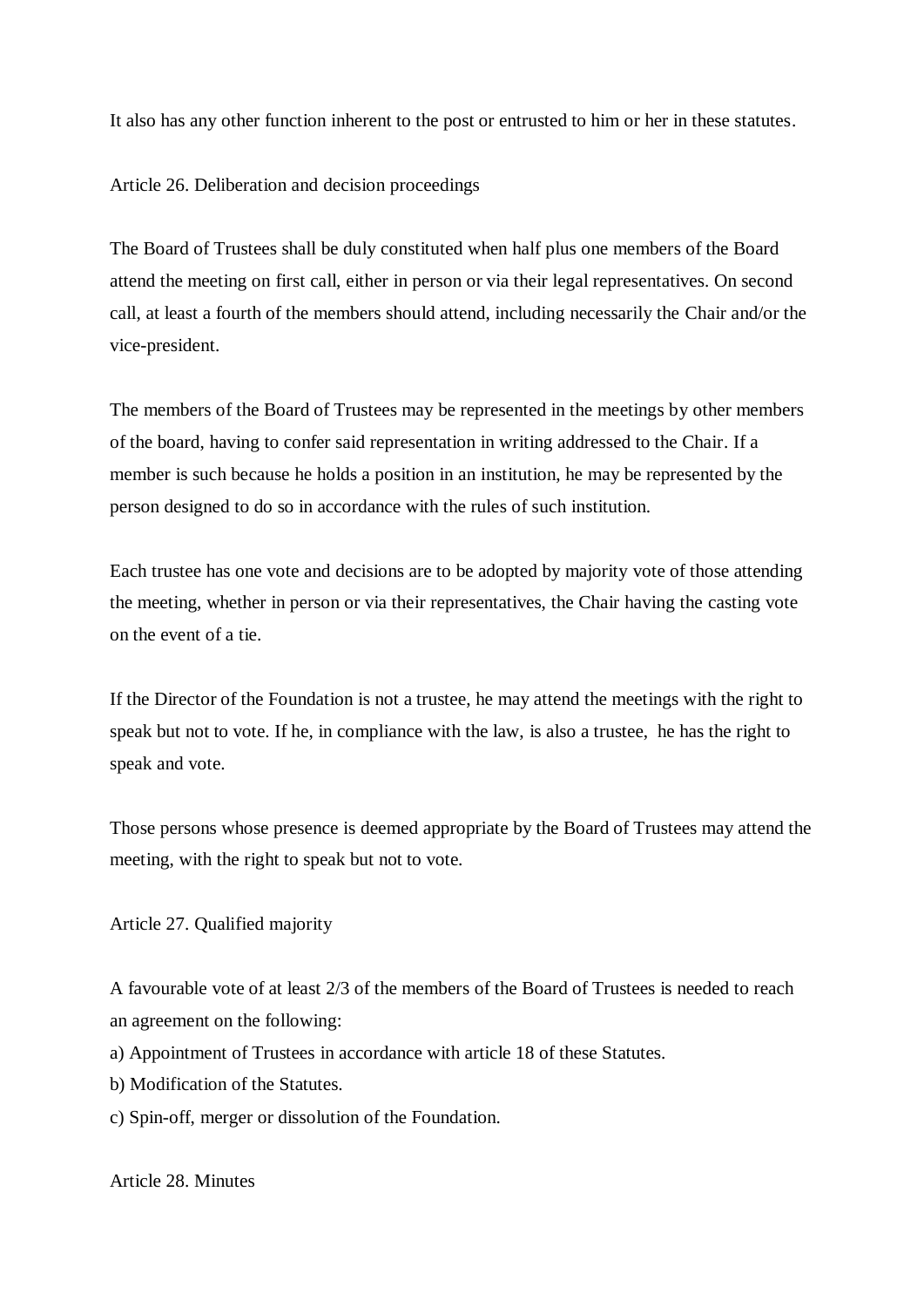The secretary has to draw up the minutes of each meeting, which have to include the date, venue, agenda, names of the attendees, a summary of the issues discussed, the interventions which must be written down for the record, and the decisions taken with the specification of the results of the vote and the majorities.

The minutes have to be drawn up and signed by the secretary with the approval of the Chair and can be approved by the Board of Trustees immediately after the end of the meeting session or in the following meeting. Notwithstanding, the agreements shall be enforceable from the moment of their adoption, except if expressly stated in the statutes or if when voting it is decided that they shall not be enforced until the approval of the minutes. If the decisions are of compulsory inscription, they shall be enforceable the moment they are inscribed.

The Foundation must keep a minutes books which keeps all the minutes approved by the Board of Trustees.

#### Article 29. Conflict of interest

1. The members of the Board of Trustees have to communicate any situation of direct or indirect conflict which they may have with the Foundation, before the governing organ reaches an agreement for which they might be a conflict between a personal interest and an interest of the Foundation; they have to provide the relevant information and they must abstain from intervening during the deliberation and the vote.

To clarify whether there is a conflict of interest, it will be considered as a personal interest any of the interests of the following people:

1.If it is a natural person, the interests of the spouse, other people with whom there are affective links, immediate direct relatives without limitation, and collateral relatives within fourth degree by blood and second degree by marriage; the interests of legal entities in which the interested party holds an administrative position, or in which, directly or indirectly by means of another person, the interested party constitutes a decision unit in accordance with commercial law.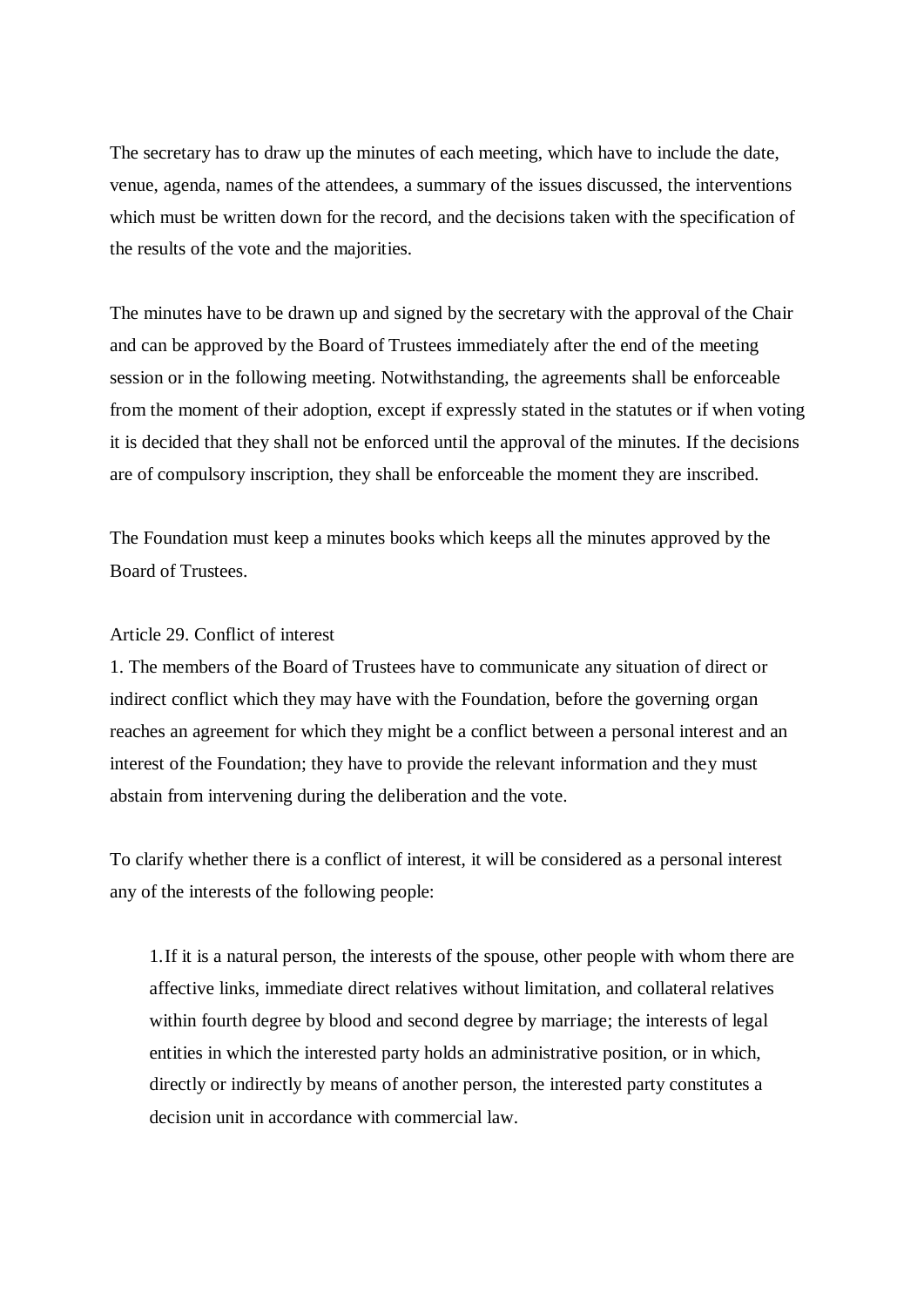2.If it is a legal person, the interests of its administrators or assignees, that of the controlling partner, and the institutions with which they form a decision unit in accordance with commercial law.

In case of a conflict of interest between the Foundation and any of the members who belong to any of its governing bodies, the affected members will not be able intervene in the decision taking process nor in the decision proceedings; if a decision is taken or a certain act is enforced, it must be communicated to the Protectorate within the following thirty days.

2. The Trustees and the people who are specially connected to them, as specified in the previous paragraph, cannot sign any contract or transaction involving the sale or purchase of property rental, or personal property of extraordinary value, the providing of loans or remunerated services.

3. The members of the Board of Trustees when accepting their appointments, and during the tenure of their positions agree to:

1.To hold their position with the exclusive interest of the Foundation, giving absolute priority to the respect and fulfilment of its aims.

2.Not to use the condition of trustee, or the information obtained because of such position, for their private aims and/or to achieve economic benefits.

3.Not to enter into business opportunities which they come into contact with or know of because of their conditions of members of the Board of Trustees.

4.Not to carry out professional, mercantile or industrial activities which may be directly related with the activities of the Foundation, except if permitted by law and/or they are authorized by the Protectorate, if appropriate.

5.Not to purchase share titles of companies which carry out activities related to those of the Foundation, and which therefore could cause a situation of conflict of interest, unless if authorized by the Board of Trustees and the Protectorate, when required by law. 6.If the professional, mercantile or industrial activities which may cause a conflict of interest were carried out before being designated for the position, they are to inform the Board of Trustees before accepting the position. They are also to inform in the same circumstances if they participate in Limited companies.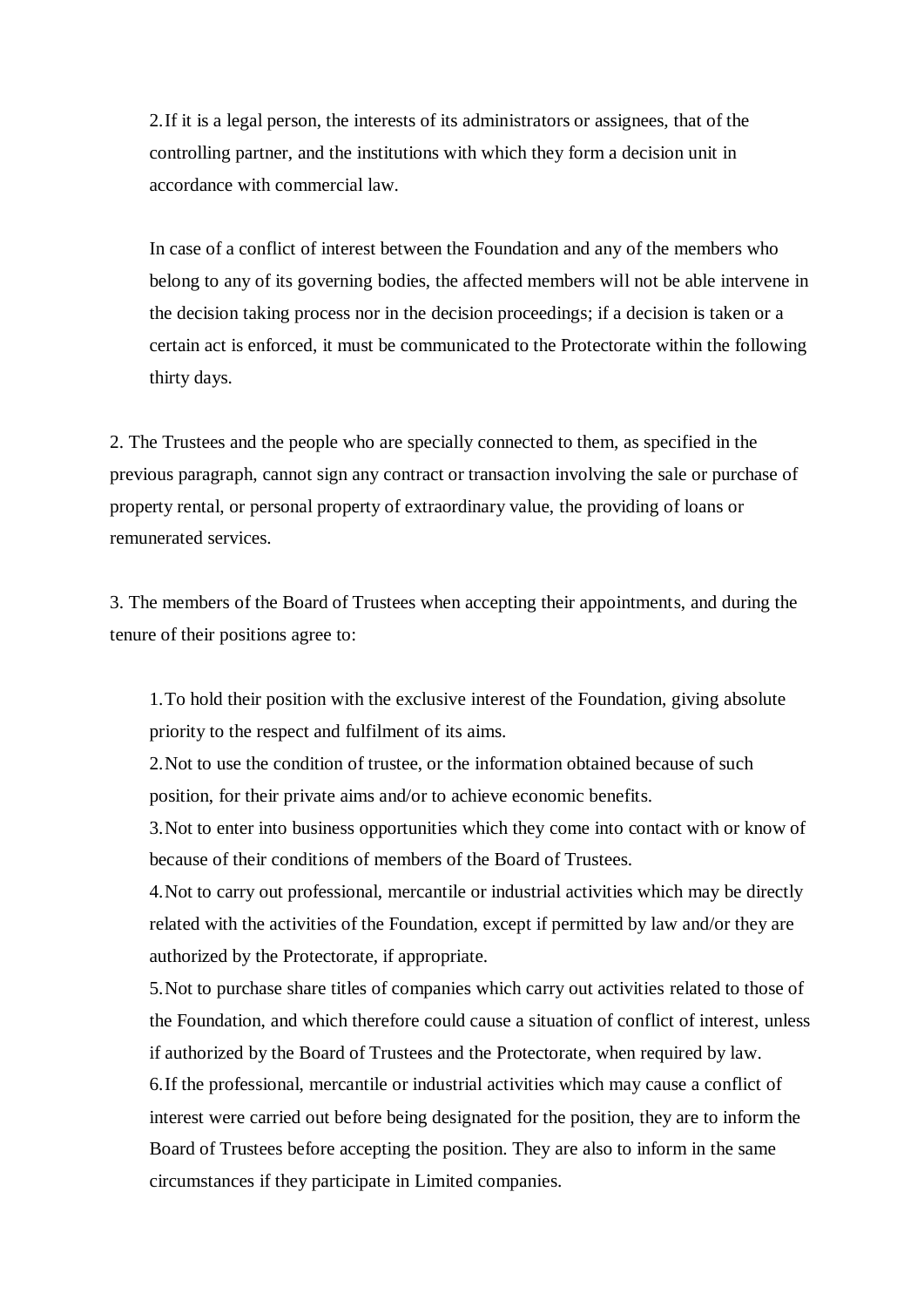7.Not to participate nor provide services to businesses or companies where the Foundation has participation, unless previously authorized by the Board of Trustees and the Protectorate, when required by law, while they hold their position and one year after having finished it.

When the Trustee is a legal entity, public or private, these obligations should be required from both the entity and the persons who represent it.

All these obligations will also be required from the Director of the Foundation, if there is one, and the first two compromises shall be required to all the employees of the Foundation.

Article 30. Termination

1. The trustees will terminate their appointment for the following reasons:

a) Death or declaration of absence if it is a real person, extinction in the case of legal persons.

b) Incapacity or disqualification.

c) Termination of the position for which the person was a member of the Board of Trustees.

d) Termination due to the end of the period of mandate unless renewed.

e) Written resignation presented to the Board of Trustees.

f) Final judicial resolution which estimates liabilities for damages to the Foundation or which orders his or her position removal.

g) Removal decided by the Board of Trustees.

h) Any others established by law or the Statutes.

2. The resignation from the position of trustee has to be registered in any of the ways established in the acceptance of the position, but it will only be effective to a third party when it is registered in the Registrar of Foundations.

## **CHAPTER VI**

## **Regulation of other organs. Composition and functions**

Article 31. Delegate Committee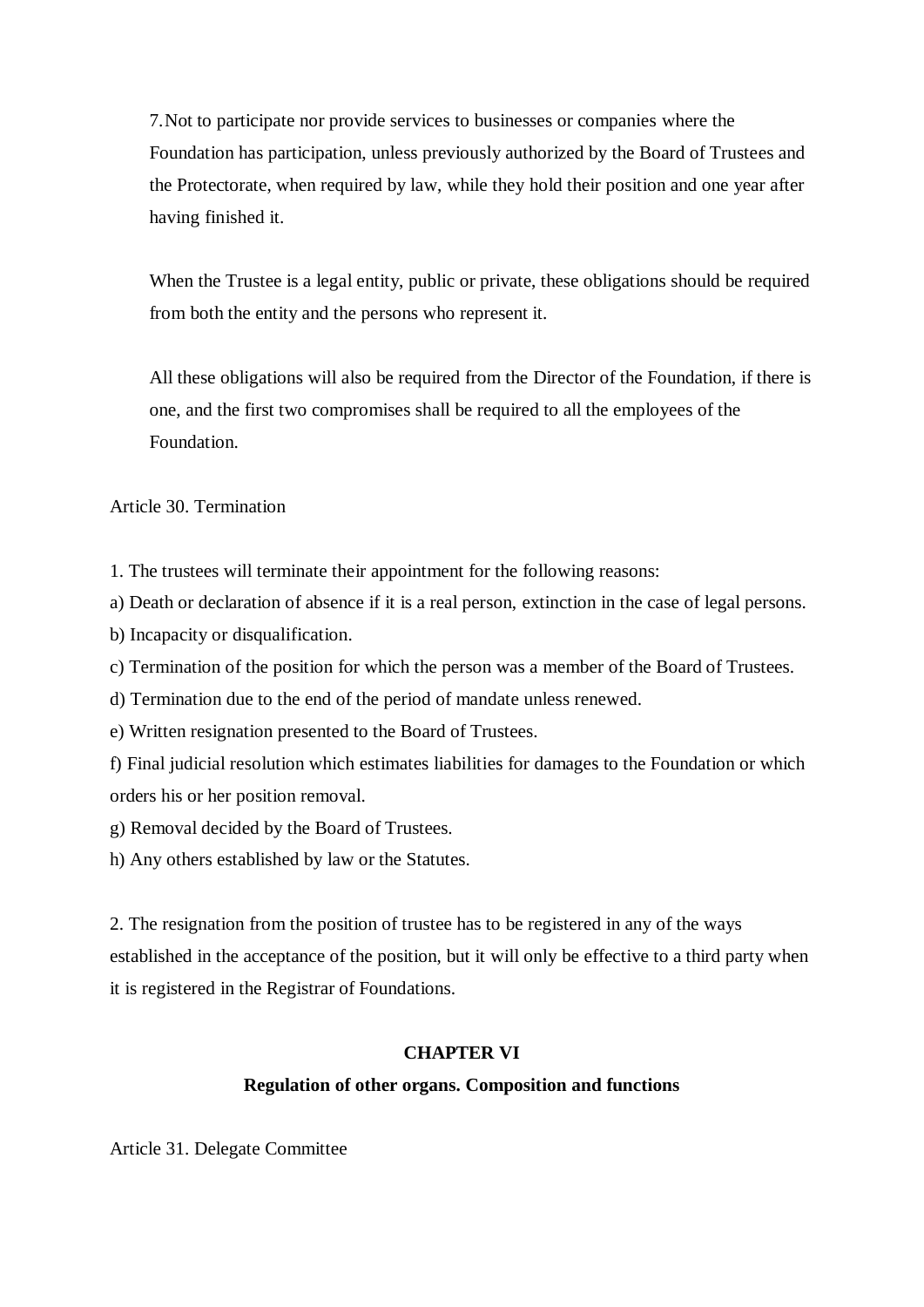The Board of Trustees can create a Delegate Committee, which will act as an executive board which will support the general director.

The Delegate Committee will have all the functions entrusted to it by the Board of Trustees, except those which cannot be delegated in accordance with these Statues and Law 4/2008 of the third book of the Civil Code of Catalonia.

It is to be made up of a seven members of the Board of Trustees, including *ex officio* the Chair and the Secretary of the Board, who will have the same positions in the Delegate Committee.

The Delegate Committee will be duly constituted when half plus one members attend the meeting.

Decisions are to be adopted by simple majority vote of those members attending the meeting. The Chair has the deciding vote in case of tie vote.

The vote will be nominal, except when the members attending the meeting decide by simple majority that the vote must be secret.

Prior invitation, those people whose presence is deemed appropriate may attend the meetings of the Delegate Committee with the right to speak but not to vote, their presence not counting towards establishing the attendance quorum.

The Secretary will draw up the minutes of all the meetings and will keep a minutes book. The minutes are to be approved at the end of each meeting.

Article 32. Advisory Council

1. The Board of Trustees will create an Advisory Council for consultation purposes, made up of a minimum of 3 members and a maximum of 13, chosen from among persons of acknowledged prestige. The Advisory Council has the functions of proposing new trustees, making suggestions related to the fulfilment of the founding aims and principles, proposing ideas and discussing all the aspects and questions related to the aims of the Foundation which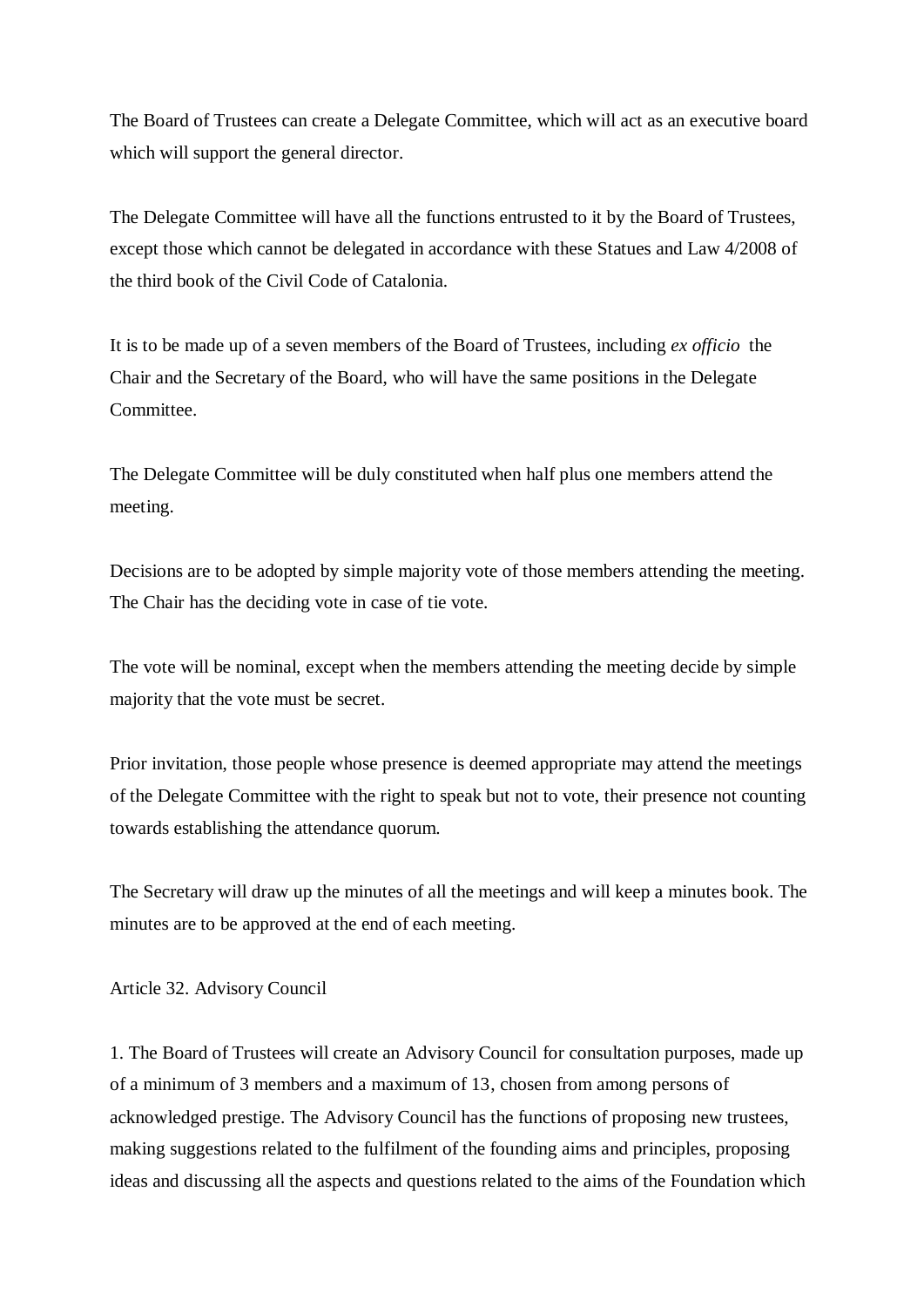they shall be asked, and advising the Board of Trustees and the Delegate Committee whenever required.

2. This Council will designate a president and a secretary which will draw up the minutes of every meeting and will keep a minutes book. The minutes are to be approved at the end of each meeting.

3. The Council will meet whenever required by the president, but at least once a year. The Council meetings will be valid regardless of the number of members who attend the meeting, and decisions will be taken by majority vote of those attending the meeting.

4. Trustees may be invited to attend meetings of the Advisory Council.

5. The Advisory Council will be responsible for the proposal of new Trustees of the Foundation whose appointment will correspond to the Board of Trustees.

6. The members of the Advisory Council will hold their positions for a period of 3 years, with the possibility of being reelected indefinitely for successive periods of three years.

Article 33. General Director

The Board of Trustees can appoint a general director who occupies the post of executive manager of the Foundation. This post can be occupied by a trustee only if the circumstances established by article 332.2.1 of the law 4/2008 do not apply. Otherwise and prior authorisation by the Protectorate, the work or professional relationship must be clearly articulated by means of a contract which clearly specifies the work or professional functions which will be remunerated. Such functions must be different from the ones of the position of trustee.

The post of Director is remunerated in the terms which are deemed appropriate to the nature and representativeness of the post and the functions which he or she is entrusted with. The Director shall have all the attributions of management and representation that the Board of Trustees bestow on him or her in order for the Foundation to function better. It shall be the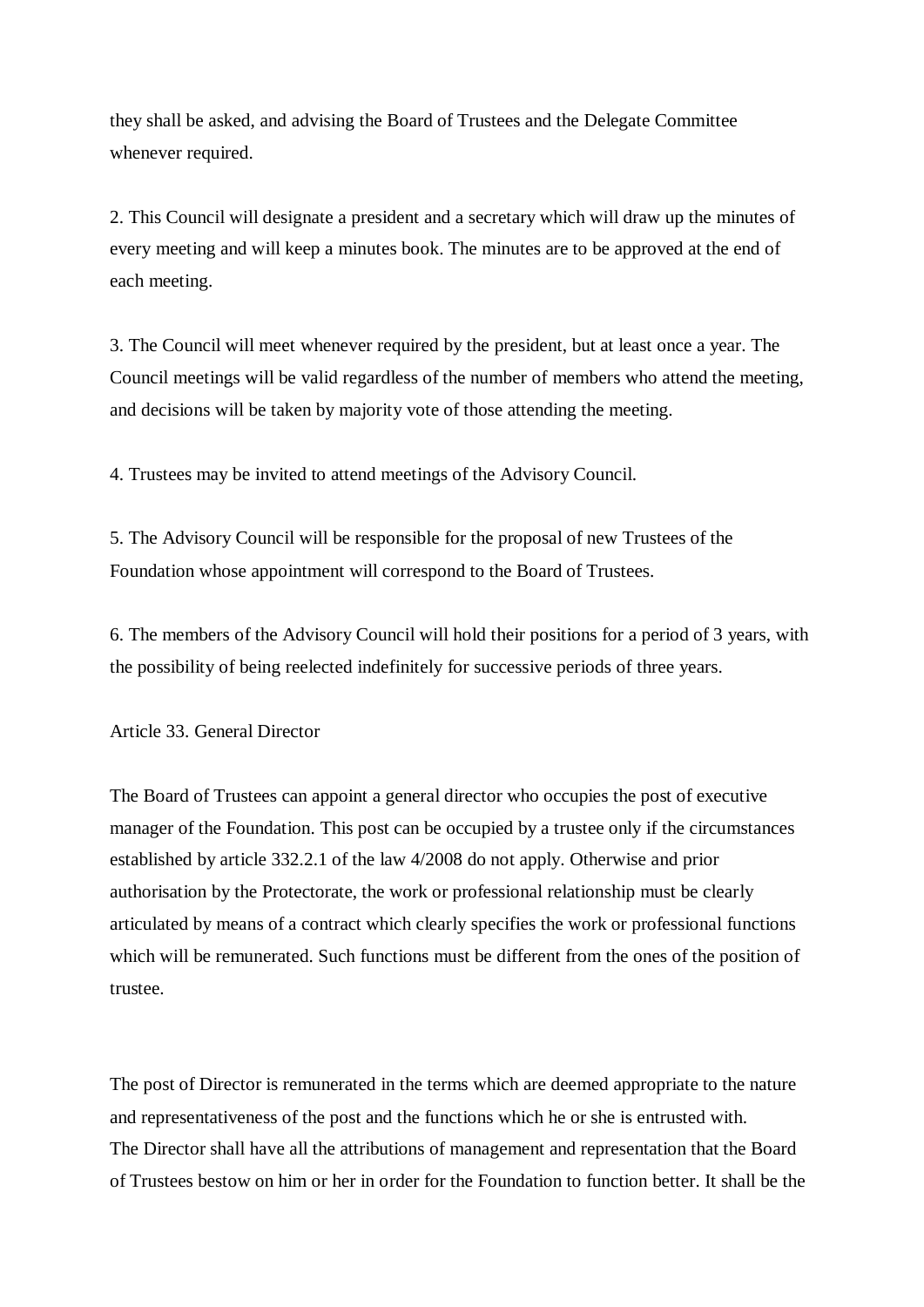particular responsibility of the Director to coordinate, promote and execute the agreements, plans and programmes determined by the Board of Trustees.

## **CHAPTER VII**

#### **Statutory and structural modifications and dissolution**

Article 34. Statutory and structural modifications

The Board of Trustees has the power to, if it is agreed in accordance with article 27 of these statutes and the prevailing legislation, and prior calling of meeting, modify the statutes, agree on the merger, spin-off, dissolution or extinction of the Foundation, with the authorization of the Protectorate and in accordance with the prevailing legislation.

Article 35. Causes of dissolution

The Foundation shall be dissolved due to these causes:

a) Complete fulfilment of the aim for which it was created or impossibility to fulfil its aim, except if its modification is deemed appropriate and the Board of Trustees agrees on its modification.

- b) Final court sentence which declares the criminal or civil illegality of its activities and aims.
- c) Opening of winding up period during insolvency.
- d) Other causes which are established by the law or these statutes.

Article 36. Dissolution procedures and allocation of assets

1. The dissolution of the Foundation must be decided by the Board of Trustees reasonably, and approved by the Protectorate. It entails the commencement of the liquidation process on the part of the Board of Trustees of the fixed assets and liabilities, or alternatively the assignee liquidators or, ultimately the Protectorate.

2. The sum of the assets resulting from the liquidation, which has to be approved by the Protectorate before its execution, are to be allocated by the Board of Trustees in favour of an non-foundation institution that pursues goals of general public interest similar to those of the Foundation and which is considered beneficiary of sponsorship, pursuant to Spanish Law